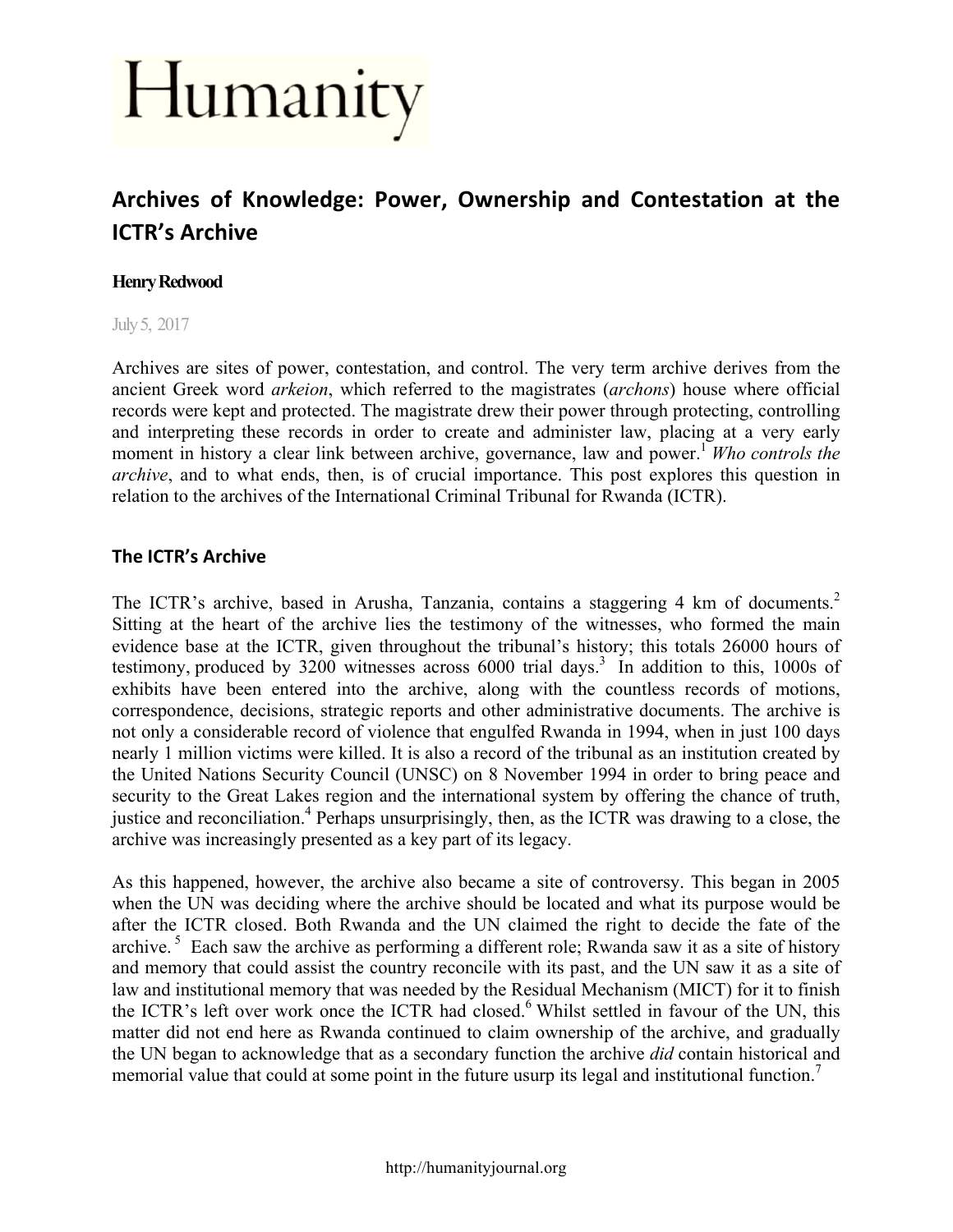As such who ultimately owns the archive and what function it serves remains unclear at present. This post explores the contents of the archive, in order to begin to assess these questions of ownership and strategic function of the ICTR's archive and the tribunal more generally. First it looks at the founding moment of the tribunal in order to determine what the tribunal was created for, and also who were the key stakeholders in the institution. Next I will explore the processes through which the content of the archive was produced, highlighting in particular the role of the witness, before considering how the functionality of the archive changed overtime due to the UNSC's intervention and how this effected the archive.

#### **The Archive's Strategic Function**

The tribunal had a number of different stakeholders, each of which would come to try to shape the archive in a particular manner. First was Rwanda which (whilst ultimately voting against the creation of the ICTR) initially requested an international tribunal to help render justice in the aftermath of the genocide.<sup>8</sup> The tribunal here would offer "justice" to the victims and help reconcile Rwandan society by prosecuting individuals, removing the need for revenge and separating the innocent and the guilty, preventing the imposition of collective guilt. It would also act as a site of history and memory as it would afford victims a space to tell their story, and in doing so uncover the "truth," which would protect against revisionism and produce the basis of a new collective memory, and hence identity. <sup>9</sup> The tribunal would also serve the needs of the "international community" (or more specifically the UNSC) as it reaffirmed its humanity and cleansed itself of the guilt it had suffered as a result of not doing more to stop the genocide in the first place.<sup>10</sup> It would also, along with the ICTY, assist the international community and the legal community in the development of international criminal law, and perhaps most importantly in the *institutionalisation* of international criminal law, giving it a more solid existence.<sup>11</sup> In many ways, as would become more so overtime, the enactment of international criminal law was also (tautologically) *for law itself.* During the first weeks of the violence, the UNSC refused to recognise what was happening as genocide, and instead repeatedly described the violence in Rwanda as being "chaotic" and "tribal"— and hence something that it could was beyond the "international community's" responsibility. This changed, however, once the UN (on April 30, 1994) identified the violence legally as representing genocide, and hence an infringement of international law.<sup>12</sup> With this the problem became a *legal* problem, which rendered the need for a *legal* solution.

Overall, then, the tribunal, and its archive, was presented as a site of law, history, memory, reconciliation and politics, acting in the service of tribunal's legal actors, the international community and the UNSC, the victims and Rwanda. However, beneath this rhetorical swell of hope and optimism lay, as Rwanda's ultimate rejection of the tribunal showed, a number of tensions between these different stakeholders and goals. Little thought was, it seemed, really given to how, or if, these multiple goals could be pursued simultaneously. As such, whilst we are left with the *promises of justice*, how it would work, who it would work for, and to what ends, remained unclear. In order to understand this, we need to go beneath the rhetoric and to instead look at the *practice* of the tribunal, which will help determine who controlled the process of justice, to what ends, which will in turn elucidate what resides in the archive, why and, finally, the question of *whose* archive.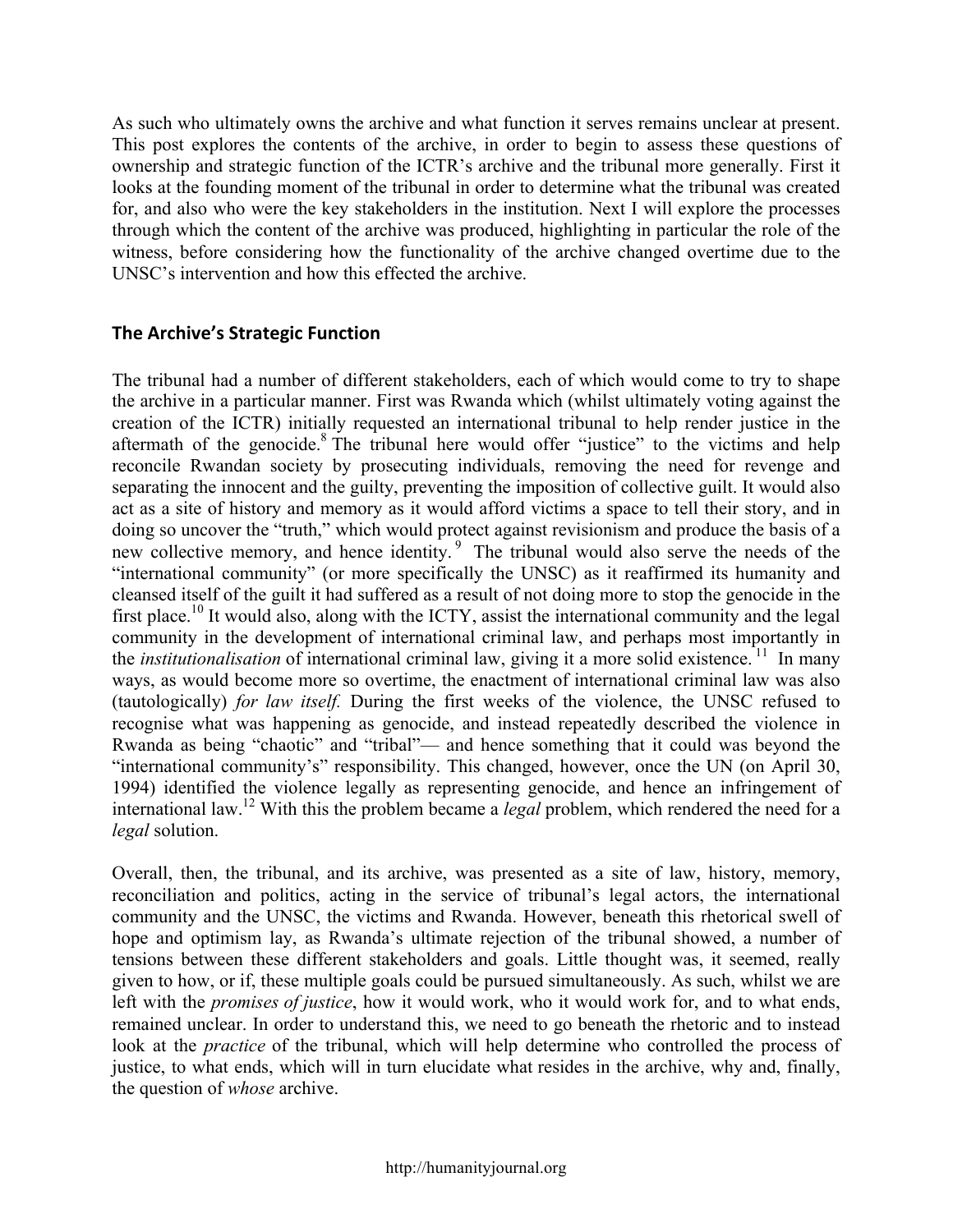#### **Constructing the Archive**

The archive was formed and shaped as a result of the interactions between the many players (as described above) who had a stake in it. How these stakeholders intervened in the construction of the archive, and what motivated this, would fundamentally influence the way the archive was constructed. Throughout the trials the witness remained the main source of evidence and as such their role in the construction of the archive was particularly important. The question is, then, and how was this testimony shaped and constrained as a result of interactions with the other stakeholders?

The most influential of these constraints was the result of the interventions of the legal agents (prosecution, defence and judges) that encouraged the witnesses' testimony to unfold in ways that would satisfy the legal needs of the process. This way of proceeding is often seen by transitional justice scholars, like Dembour and Haslem, as resulting in the "silencing" of the witnesses, as it often appeared that these witnesses had particular narratives forced upon them in the courtroom and were prohibited from telling *their story*. <sup>13</sup> As such, whilst largely produced *by them* this would imply that the archive remained in many respects *distanced* from the witnesses themselves.

These legal constraints meant that the witnesses' testimonies, like most other records and narratives constructed by the tribunal, had to relate to the crimes that the accused had allegedly committed, as charged in the indictment; crimes that were limited by the statute, and therefore temporally, geographically and substantively restricted.<sup>14</sup> These legal structures influenced the content and subjects of each of the witnesses' testimony which had to remain within these boundaries. The legal agents worked away at the witnesses' narratives further still as they forced them to unfold in ways that would capture a *legally comprehensible* story of the crime, which because of law's epistemological needs had to describe a purposeful, guilty, perpetrator working consciously and deliberately towards committing a crime against the passive, and therefore innocent, victim.<sup>15</sup> This idea suggests that witnesses lost their ability to speak as they, and their narratives and experiences, became interchangeable within this grid of intelligibility.<sup>16</sup>

Within the thousands of pages of transcripts held in the archive there are undoubtedly many examples of moments where narrow and restricted understandings of the violence (as an established crime in law) were mobilised, which forced witnesses' experiences to serve legal ends. This appears especially so when contents of the archive were being solely constructed by the legal agents—particularly within the judgements.<sup>17</sup> Alongside these moments, however, was evidence that the idea of the witnesses' passivity in relation to how the archive was constructed needs to be re-evaluated.

It is often forgotten that before witnesses got to the courtroom they played an important role in the pre-trial stages of each case as their pre-trial testimony assisted the prosecution to generate the narrative structures and arguments drawn on at trial. When this stage is considered, this makes the witnesses' in-trial testimony a performance of a script that has been (to greater or lesser extents) *co-produced*, and hence problematizes the notion that legal narratives are forced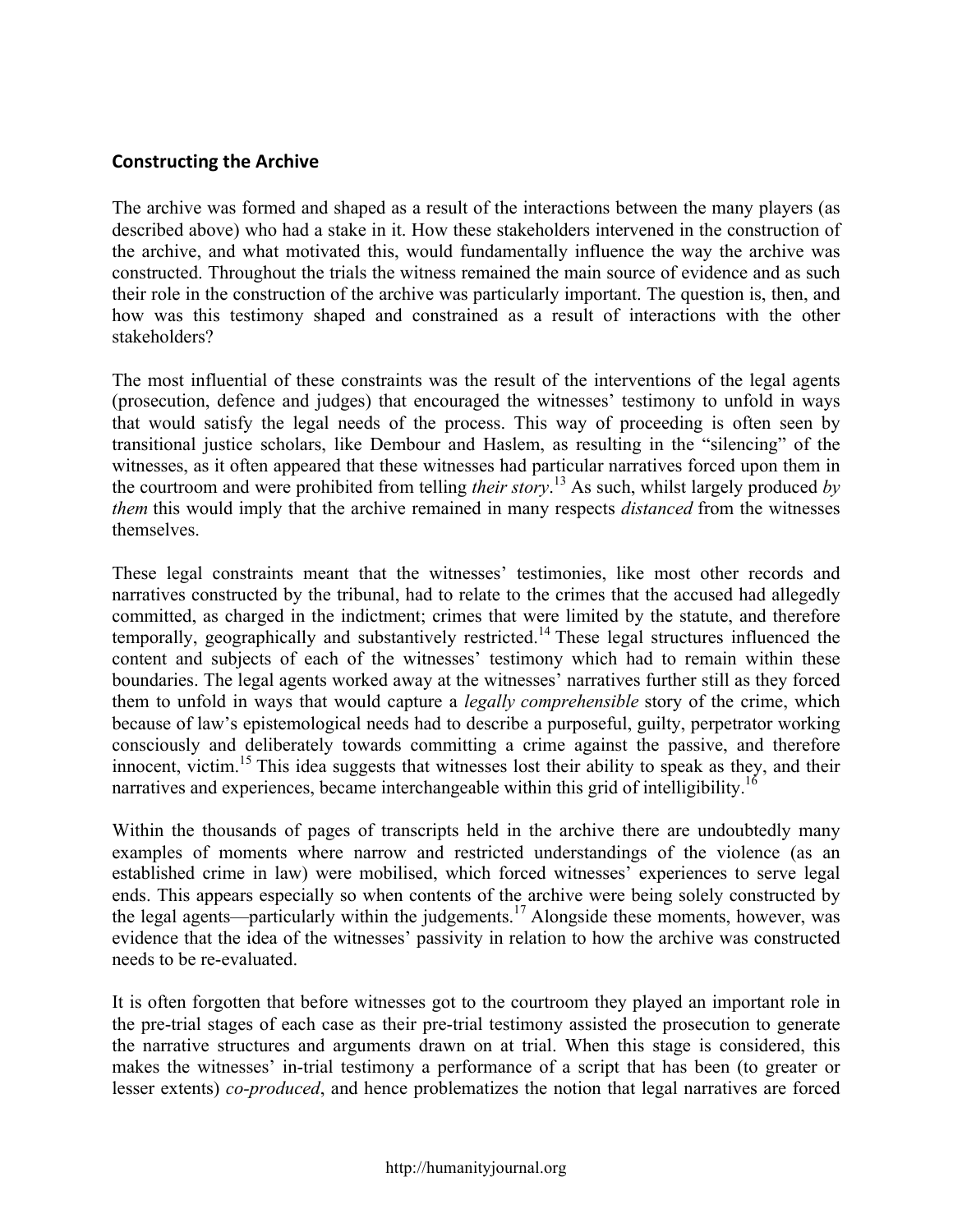onto the witnesses in court.<sup>18</sup> While having to remain within the parameters of the tribunal's jurisdiction—which undoubtedly limited what could be testified to—it was first and foremost through the voices of the witnesses that the prosecution began to construct their cases against the accused. 19

Close examination of the trial transcripts also shows the witnesses' ability to intervene, re-shape and re-frame the trial's *and the law's* understanding of violence, as well as their ability to retain a sense of the specificity of the trauma inflicted, which significantly effected how the archive was constructed. During the *Akayesu* trial, Witness J's and Witness H's unplanned testimony that they had witnessed rape or had been raped themselves led the prosecution to alter the indictment to include allegations of sexual violence.<sup>20</sup> This, after five other witnesses testified on this matter, resulted in the judge's ground-breaking decision that rape constituted an act of genocide. The judges' final definition of rape *relied* on these witnesses' experience to push for a more "progressive" interpretation of the law, noting that rape could not "be captured in a mechanical description of objects and body parts" and instead found that it was "a physical invasion of a sexual nature, committed on a person under circumstances which are coercive."<sup>21</sup> This testimony was also partly responsible for the creation of the sexual violence investigation team, which, in theory, drew greater attention to the prominence of sexual violence during the genocide. Combined, this (although not unproblematically) challenged the discourse"s previous exclusion of women as subjects and objects with which international criminal justice was specifically concerned.<sup>22</sup>

Much of this testimony also contained far more information and "richness" than is often thought, questioning the claim that law abstracts violence to the point where it becomes deontological in nature.<sup>23</sup> Testimony often breached the temporal and geographical restrictions placed upon the narratives, and even blurred the binary of the victim/ perpetrator.<sup>24</sup> The specificity of the violence was also strongly captured as the personal, intimate, and locally situated nature of the violence was emphasised. Witness NN, for example, spoke of how the person that raped her told her just before the assault took place that whilst she had rejected him before the war she now couldn't.<sup>25</sup> In other instances these same local dynamics could lead to survival. Witness PP noted how the persons that came to kill her stopped when an Interahamwe recognised her as someone that had been kind to him in the past because she had given him a sandwich.<sup>26</sup> What these, and any other similar examples show, is that the witnesses could retain a degree of control over the *meaning* of the genocide within the courtroom and the archive.

Whilst this section has demonstrated that the witnesses were able to push back against the narrow legal needs of the courtroom, this discussion still revolves around the reductionist idea that the legal agents' needs and interests (and also methodology) are *necessarily* incompatible with the witnesses," and are only ever narrowly focused on the legal case at hand.<sup>27</sup> The following section will explore both where the legal agent's priorities exceeded the legal matters at hands, but also how and why these priorities changed over time and the effects that this had on the archive.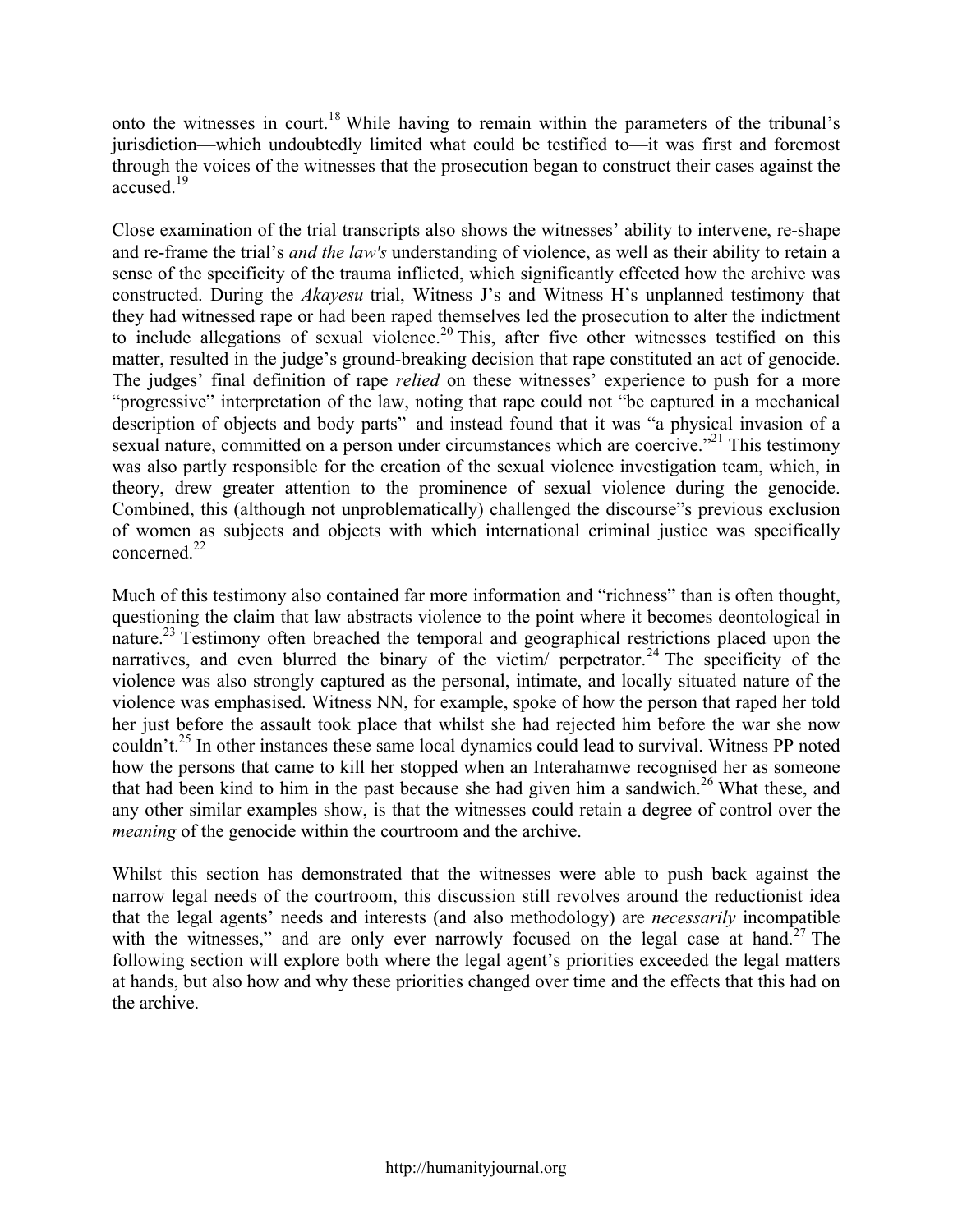#### **Shifting Priorities**

During the early trials, like *Akayesu*, it seemed that greater attention was paid to the witnesses' role within the proceedings. At *Akayesu*, witnesses appeared (when compared to later trials) to be offered more space to testify and to tell their story.<sup>28</sup> This approach to the trials was also captured in prosecution team's decision to deliver the verdict directly to the community that had been effected by Akayesu, to ensure they understood what had happened (something that was not, as far as I am aware, repeated).<sup>29</sup> The tribunal, and particularly the OTP, also appeared to pursue its extra-judicial goals with greater rigour as they, for instance, tried to construct an account of the violence that captured the full extent and horror of the genocide. This was reflected in the prosecution's indictment strategy that tried to demonstrate the different types of actors (from pop-stars to government officials) involved in the genocide and the geographical spread of the violence.<sup>30</sup> That the tribunal was interested in more than just administering law in these early years was also shown by the (more than legally questionable) decision in *Akayesu* to allow the prosecution to amend their indictment to include rape charges despite the fact that their case had all but come to a close.

Overtime, however, as pressure mounted from the outside, priorities changed. The UN's initial exaltation of the tribunal as a tool that could bring peace to the world quickly dissipated as the ICTR's trials became renowned for their slow pace and immense  $cost<sup>31</sup>$  In response, from the late 1990s onwards, the UN launched a number of reviews into the tribunal's practice, and in 2003 the UNSC ordered the ICTR (along with the ICTY) to draw up a competition strategy to enhance the efficiency of the trial process so as to ensure that the trials would come to an end as quickly as possible. $32$ 

These interventions had a significant impact on the trials themselves, both in terms of their contents and the roles that the different actors were afforded. The prosecution's cases became more focused and streamlined, as they reduced the scope of the cases and the number of charges led.<sup>33</sup> A former member of the prosecution noted that after this moment the OTP stopped trying to produce "fluffy history" and began focusing more on just the legal case at hand. The role of the witnesses was also to change, as the legal agents, particularly the judges, were to exert greater control over witness participation, as they responded to a criticism levelled in a UN report (co-authored by the soon to be ICTR prosecutor, Hassan Jallow) that:

There appears to be a disposition to tolerate this procedure, *particularly in the case of testimony by victims*, the thought being that allowing them to tell their stories in their own way has a salutary cathartic psychological benefit. In addition, some judges may be *needlessly sensitive* to the potential for criticism if they intervene actively to exercise greater control over the proceedings. [*Emphasis added*] 34

Judges increasingly directly intervened to control testimony and reduce witness lists, limiting the very possibility of witness participation. Interestingly, justifications for these processes drew on distinctly non-legal arguments, as judges cited the need to be "economical" (both judicially and financially) as a reason why witness lists had to be reduced, or testimony had to be curbed.  $35$ This meant that fewer, and arguably "thinner" records were to be produced for archives in later trials,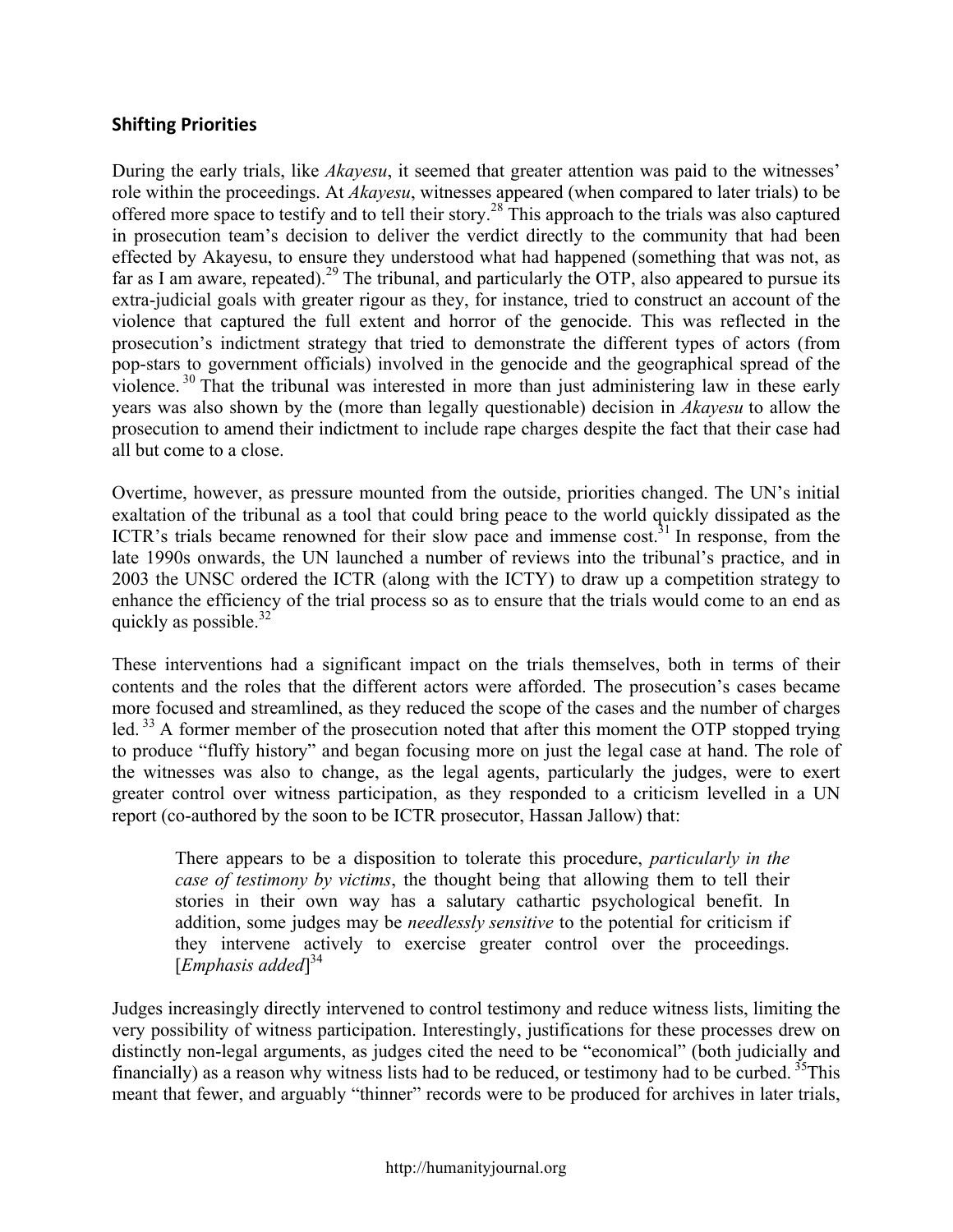and the witnesses were to perform a far less prominent (though still significant) role. With this, I would argue that the very meaning of what constituted "justice" within the tribunal changed.

#### **Conclusion**

The answer to the question "whose archive?" has been necessarily provisional in nature, and has missed out some important factors, including the inner wrangling between the different organs of the tribunal and, perhaps more glaringly, Rwanda's successful interventions in the prosecution's cases. Rwanda's use of witness boycotts, for instance, prevented the OTP from finalising its indictments against the RPF which were ultimately withdrawn to bring an end to the boycott so that the tribunal could remain open (without witnesses there were no trials). However, it is clear from even the brief analysis here that the answer cannot ever be a straightforward one. In part, the answer depends on what part of the archive is being considered, as the witnesses during the trial stage and during earlier trials had much greater say over the contents of the archive then they did during the judgements or during later trials. It is perhaps important, then, to question the whole concept of a singular archive, and rather consider it as multiple archives, or *multiple archival moments* and for this to be born in mind by anyone using the archive in the future.

Yet, the control that the legal and political agents exerted over the archive, and their ability to alter the tribunal's strategic function, suggests that they were in control throughout, and that the tribunal and its archive served first and foremost, their interests. As time went on it appeared that the tribunal had perhaps lost sight of those that it was created to assist. At the ICTR's legacy conference, held in November 2014 to mark the tribunal's  $20<sup>th</sup>$  anniversary, there was little mention of Rwanda or the victims, with the focus falling instead on the courts contribution to jurisprudence and the tribunal's improvements in efficient trial management. As the courts concerns became more focused over time it seemed that the tribunal became more introvert in nature as it focused on fine-tuning its legal practices, and surviving amidst the ever more hostile environment that surrounded it, in the end seemingly existing largely *for itself*. This helps to explain the decision not to pursue the RPF cases mentioned above, which whilst questionable from every other perspective (and despite the negative impact this could have had on Rwandan society) meant that the tribunal could at least *survive*.<sup>36</sup> For the UNSC, the archive(s) symbolically demonstrated the international communities' resolve to make "Never Again" a reality, offering a supply of symbolic capital even in the midst ensuing violence and authoritarianism elsewhere (including within Rwanda and its neighbouring countries). Whilst the question of ownership needs further answers, then, what this analysis does show is a need to go beneath the rhetoric that surrounds these institutions, to determine what these justice mechanisms are for, and who they serve.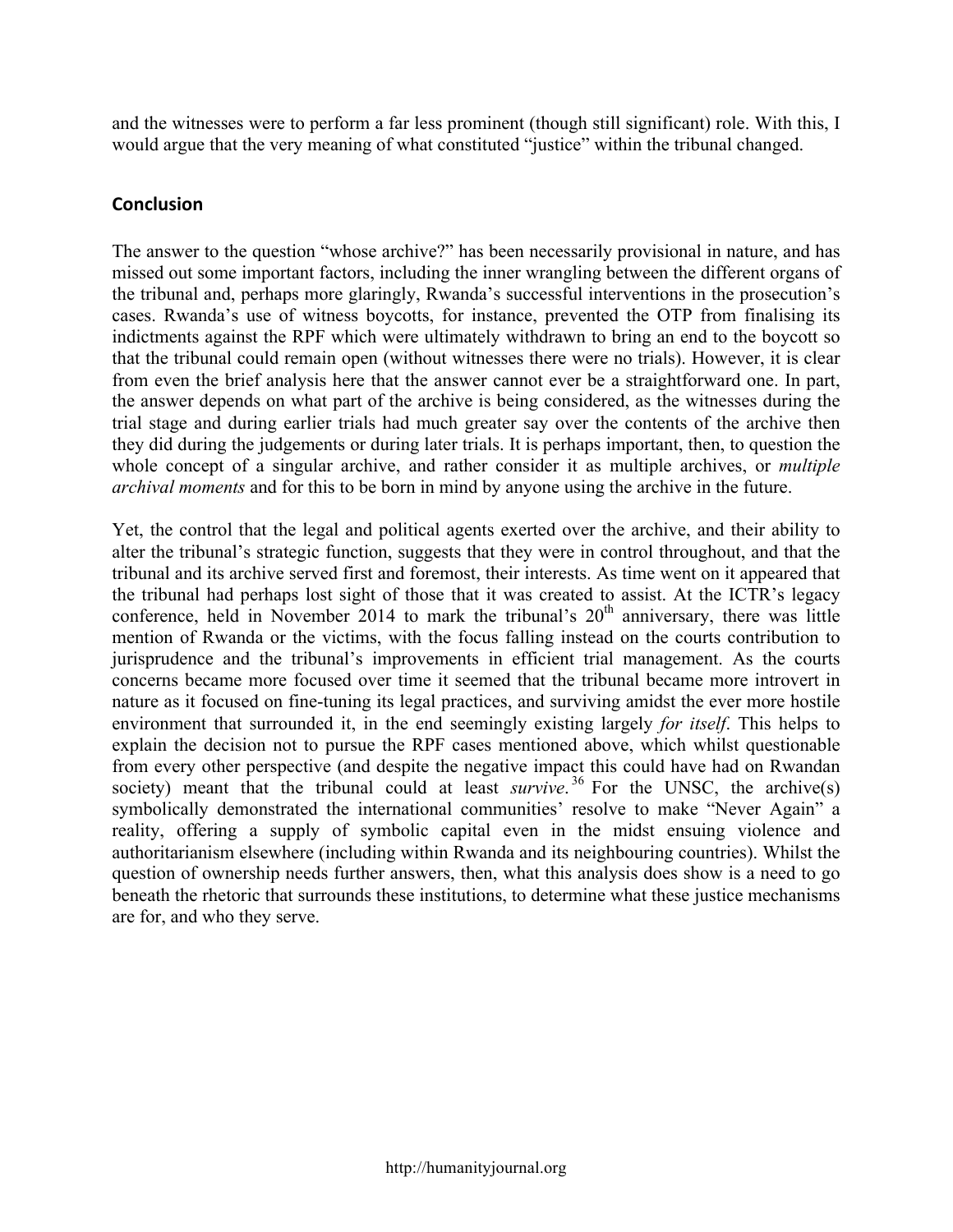**Henry Redwood** is an ESRC-funded PhD candidate in the War Studies department at King's College London, working under the supervision of Dr Rachel Kerr and Professor James Gow. His current research draws on critical theory to explore the nature and production of truth at international criminal trials, through a case study of the International Criminal Tribunal for Rwanda. This project builds on previous research that focused on the creation of histories and "collective memories" at the "Holocaust trials." He has recently started working on a new AHRC project "Art & Reconciliation: Conflict, Community and Culture" exploring reconciliation projects in the Western Balkans (http://bit.ly/2pcw1tL) He holds a BA and MA in History from the University of Bristol.

### **Notes**

 1 Jacques Derrida, "Archive Fever: A Freudian Impression," *Diacritics*, 25:2 (1995): 9-10. This relationship was perhaps nowhere more apparent that during Colonialism and the birth of the modern nation state. See Richard Brown and Beth Davis-Brown, "The Making of Memory: the Politics of the Archive, Libraries and Museums in the Construction of National Consciousness," *History of Human Sciences*, 11: 4 (1998), 18-20; and Ann Stoler, "Colonial Archives and the Arts of Governance," *Archival Science* 2, no. 1 (2002): 87-109.

<sup>2</sup> Tom Adami, "Judicial Record Management/ Archiving," presented at *20 Years of Challenging Impunity: International Symposium on the Legacy of the ICTR*, November 6, 2014.

<sup>3</sup> United Nations Security Council (*here after* UNSC), S/PV.6678, 07.12.2011, 8; UNSC, S/2015/884, November 17, 2015, 5.

See Richard Goldstone, "Justice as a Tool for Peace-Making: Truth Commissions and International Criminal Tribunals," *Journal of International Law and Politics* 28 (1995): 485-504

<sup>5</sup> See UNSC, S/PV.5453, June 7, 2006, 32

<sup>6</sup> UNSC, S/2009/258, May 21, 2009, 14. The MICT is beyond the scope of this post. However, the UN created this to continue the left-over functions of the ICTR and ICTY after they both closed. The MICT is one organisation for both tribunals, each with their own branch.

 $7$  Ibid.

<sup>8</sup> Underpinning this dispute were two competing conceptions of justice at play. Whilst Rwanda agreed that the UN could deliver neutral and impartial justice, they equally felt that this "distanced justice" would not meet with *Rwanda's* expectations of justice. Geographically the tribunal was seen as too removed from Rwanda (which was precisely one of the UN's rational for the tribunal); the temporality of the crimes would fail to capture *their* historic suffering and *their* struggle (which was seen as excessive to the tribunal's mandate); and the lack of a death sentence meant that that justice delivered internationally would not be of equal strength compared with that delivered locally. UNSC, S/PV.3453, 08/11/1994, 14-16.

Goldstone, "Justice as a Tool for Peace-Making," 485-504; Payam Akhavan, "Justice and Reconciliation in the Great Lakes Region of Africa: The Contribution of the International Criminal Tribunal for Rwanda," *Duke J. Comp. & Int'l L.* 7 (1996): 340-341.

 $10$  UNGA, A/51/PV.78, 10/12/1996, 18.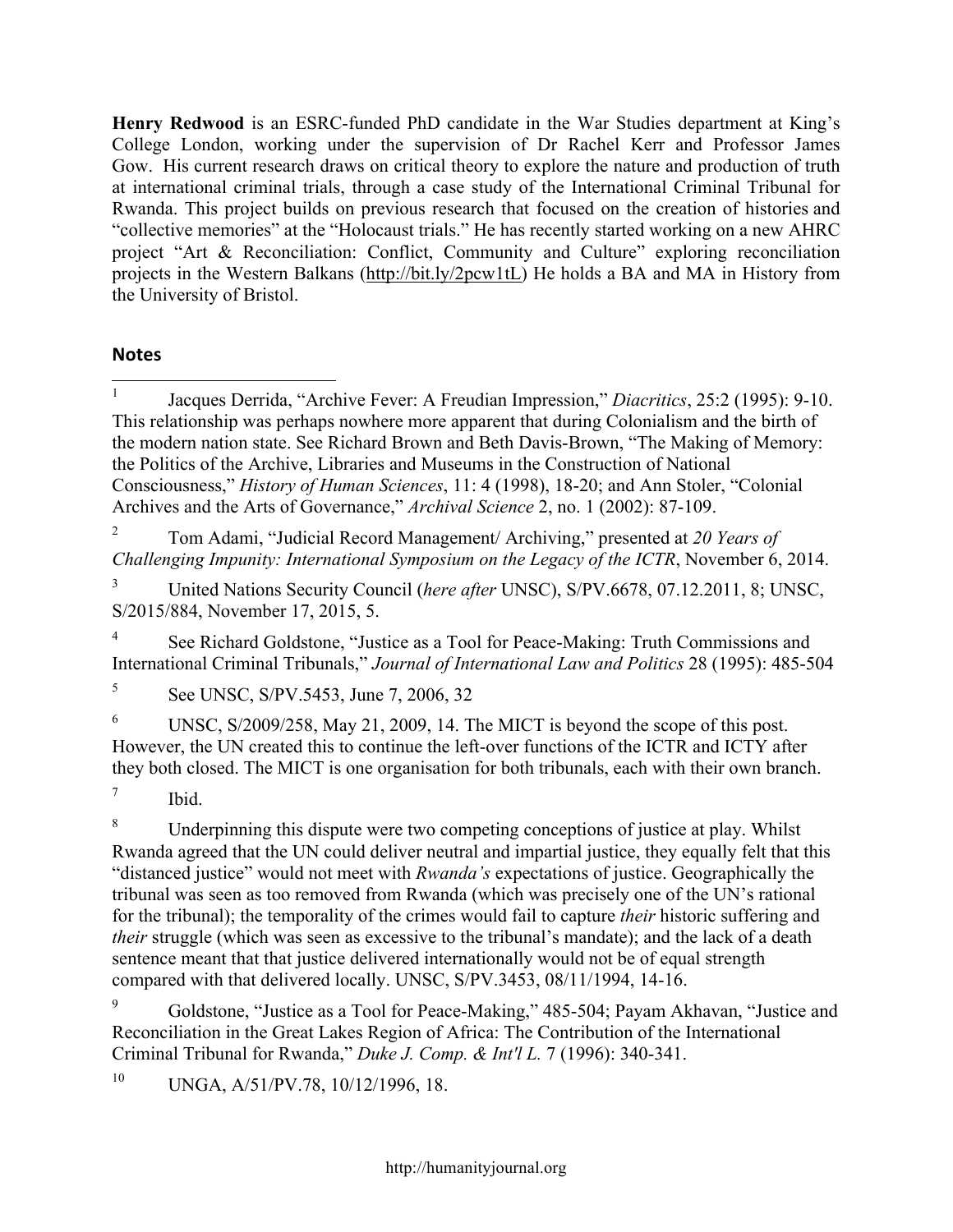<sup>11</sup> UNSC, S/PV.3453, 08/11/1994, 7-8.

<sup>12</sup> UNSC, S/PV.3377, 30/04/1994, 14.

<sup>13</sup> Marie-Bénédicte Dembour and Emily Haslem, "Silencing Hearings? Victim-Witnesses at War Crime Trials," *European Journal of International Law* 15, no. 1 (2004): 163-165.

<sup>14</sup> Maya Steinitz, "The International Criminal Tribunal for Rwanda as Theatre: The Social Negotiation of the Moral Authority of International Law," *Journal of International Law and Policy* 5 (2007): 7-15.

<sup>15</sup> Tim Kelsall, Culture *under Cross-Examination: International Justice and the Special Court for Sierra Leone* (Cambridge: 2009), 9. See, for instance, the tribunals final narrative about Akayesu's role in the genocide, which overlooks Akayesu's defence of the Taba commune from the genocide for nearly two weeks at the start, a narrative that doesn't well fit within the courts Manichean world. See, Akayesu, *Trial Judgement*, ICTR-96-4-0459/1, September 2, 1998, para 192.

<sup>16</sup> Katherine Franke, "Gendered Subjects of Transitional Justice," *Journal of Gender and Law* 15, no. 3 (2006): 819-822.

<sup>17</sup> A good example of this was during *Cyangugu* where the court found that an attack against a group of Tutsis at the military camp could not constitute genocide because they were, it was alleged, genuinely perceived as being members of the RPF. As such this was, and contrary to the witnesses' experiences, reframed as a crime against humanity, and was as such detached from the genocide. Cyangugu, *Trial Judgement,* ICTR-99-46-05991, February 25, 2004, 109 and 182-4.

<sup>18</sup> Nigel Eltringham, "'We are Not a Truth Commission': Fragmented Narratives and the Historical Record at the International Criminal Tribunal for Rwanda," *Journal of Genocide Research* 11, no. 1 (2009): 61.

<sup>19</sup> Interview with Upendra Begal, (Arusha, Tanzania: June 2015).

<sup>20</sup> Akayesu, *Redacted Transcript*, CONTRA001186, January 27, 1997, 101-102; Akayesu, *Redacted Transcript*, CONTRA001195, March 6, 1997, 106-107.

<sup>21</sup> Akayesu, *Trial Judgement*, ICTR-96-4-0459/1, 2/9/1998, 148-149, 167 See also UNSC, S/2015/884, November 17, 2015, 7 and 16.

<sup>22</sup> Catherine MacKinnon, 'Crimes of War, Crimes of Peace," *UCLA Women's Law Journal* 4 (1993), 59-86.

<sup>23</sup> Joseph Fink, "Deontological Retributivism and the Legal Practice of International Jurisprudence: The Case of the International Criminal Tribunal for Rwanda," *Journal of African Law* 49:2 (2005): 101-131.

<sup>24</sup> See Nahimana et al, *Judgement*, 338-339; Cyangugu*, Redacted Transcript,* TRA000750/01, June 6, 2001, 82-86; UNGA, A/59/183-S/2004/601, July 27, 2004. 10-11; Cyangugu, *Redacted Transcript,* TRA000438/1, February 21, 2001, 9.

<sup>25</sup> Akayesu, *Redacted Transcript*, CONTRA001227, November 3, 1997, 20.